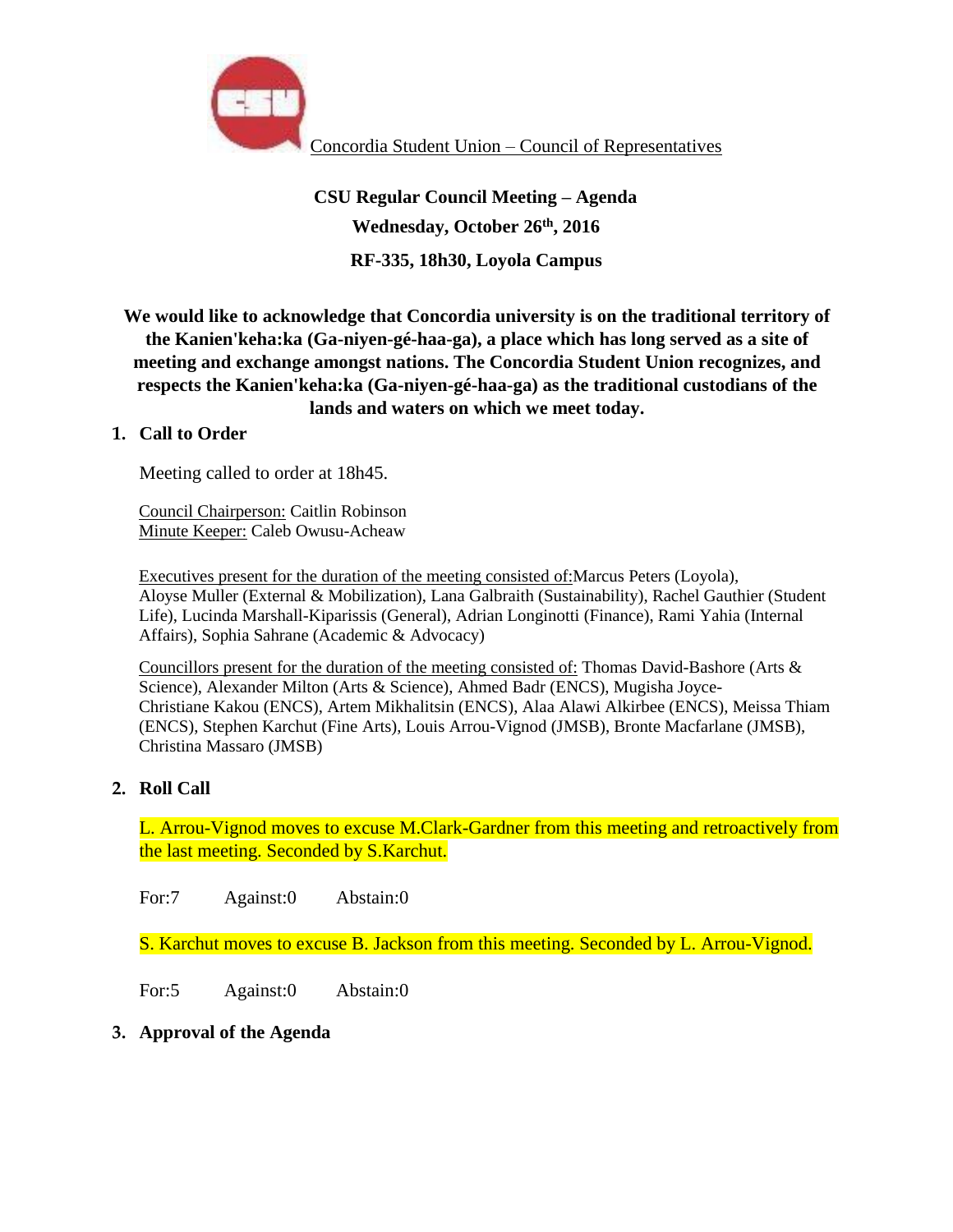T. David-Bashore moves to approve the agenda and all items under the consent agenda. Seconded by A. Milton.

For: 6 Against:0 Abstain:1

## **4. Consent Agenda**

- a) Approval of Minutes
- b) Reports from Committees

## **5. Presentations & Guest Speakers**

Nil

## **6. Appointments**

a) Loyola Committee

M. Peters states to the council for the third time that a seat still remains available for the Loyola Committee. He requests for an individual to present themselves as a viable candidate.

b) Sustainability Committee

R. Gauthier states to the council that a seat still remains available on the Sustainability Committee and requests for an individual to present themselves a viable candidate.

c) Stop the Hike Ad Hoc Committee

A. Muller explains the purpose of the committee to respond the tuition increases implemented for international students.

A.Muller moves to nominate himself to the Stop the Hike Ad Hoc Committee. Seconded by L. Arrou-Vignod.

A. Muller has already done the work in setting up the committee as well as started the awareness required for the purposes of the cause.

A. Mikhalitsin moves to nominate himself to the Stop the Hike Ad Hoc Committee. Seconded by A. Milton.

He feels that since the hike increase would affect many students in ENCS, he believes that he would be the voice for engineering students. He adds that his current work on the External Committee would complement this committee's purpose.

T. David-Bashore moves to appoint both A. Muller and A. Mikhalitsin to the Stop the Hike Ad Hoc Committee. Seconded by A.Milton.

For: 9 Against:0 Abstain: 1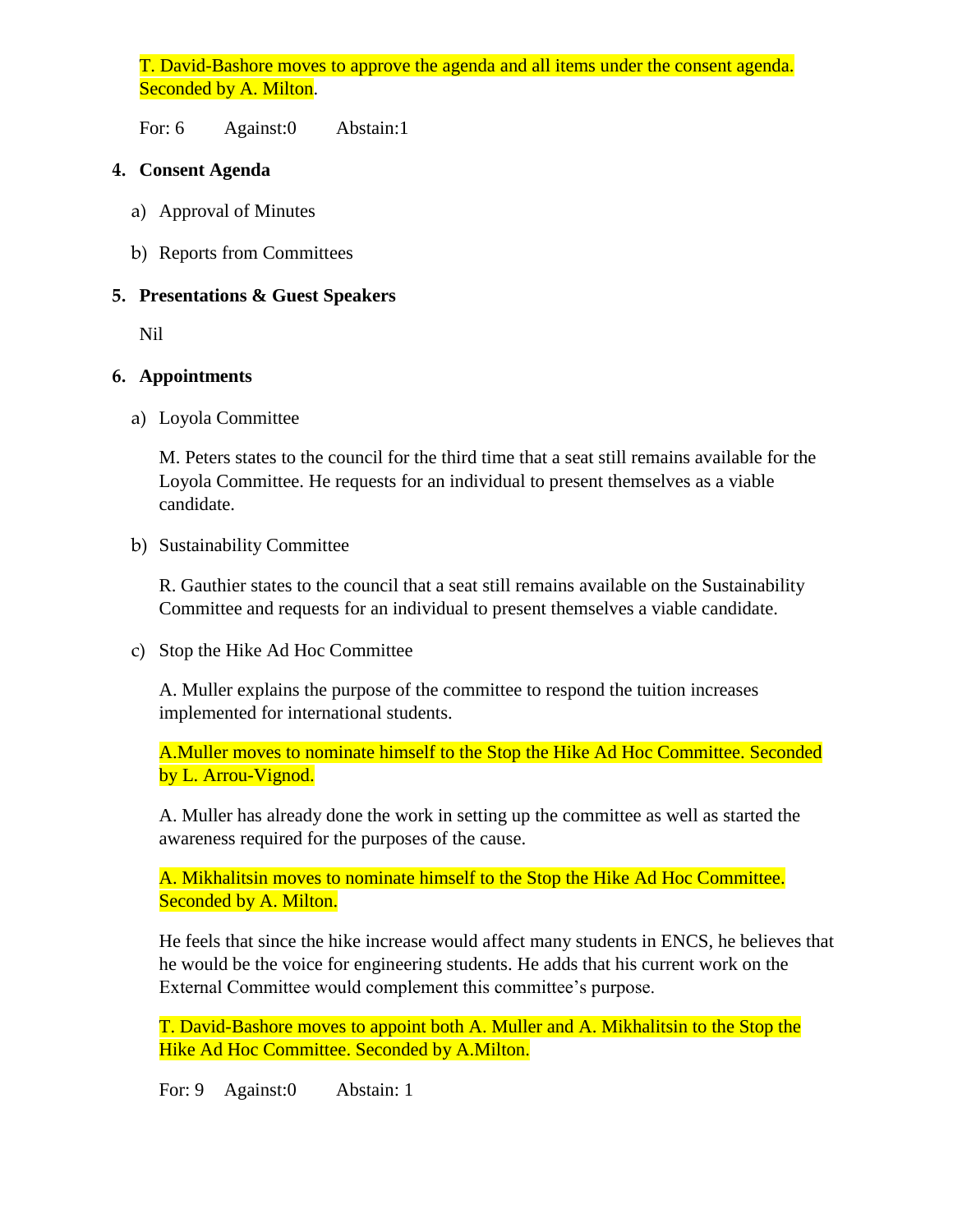#### d) Policy Committee

S. Sahrane explains the purposes of the committee to the Council as to their objective in formulating new policies and reviewing the standing regulations for the CSU to better function as a students' association.

L. Marshall-Kiparissis desires for more non-male representation on the committee in terms of having a diversity of people from all backgrounds.

S. Karchut moves to nominate himself to the Policy Committee. Seconded by A.Bahr.

S. Karchut states his past experience in policy formation for other student associations. He has also done oversight work for federally-incorporated entities.

L. Arrou-Vignod moves to appoint S. Karchut to the Policy Committee. Seconded by M. Joyce-Christiane Kakou.

For: 8 Against: 0 Abstain: 1

e) Clubs and Space Committee Appointment

R. Yahia reports that there is a seat available for this committee. He mentions that the purposes of the committee is to review and go over the administration and finances of clubs at the school.

f) CEED Representative

M. Peters explains that CEED is a fee-levy group that promotes sustainable development in Uganda and other parts of Africa. The non-profit group is looking for a representative, preferably a councillor or an executive, to take the responsibility

L. Marshall-Kiparissis adds that they recently changed their name (from CVAP: Concordia Volunteer Abroad Program) to better reflect its overall objectives.

R. Gauthier provides her past experience since she was formerly involved with the group and adds that this work provides an potential academic advantage.

## **7. New Business – Informational**

a) Tuition Increases

L. Marshall-Kiparissis explains that the University will be planning on increasing tuition rates for international students in competitive "deregulated/cohort" programs such as Computer Science & Engineering, JMSB and Sciences. She adds that the school administration has been secretive in terms of explaining the finances of it and mentions that the CSU, as the accredited legal representative for undergrad students, has not be consulted. She believes, as a pilot project done by the Government of Quebec, this is a harmful measure to privatize the university experience for out of province students. Time is running out to make a proper awareness campaign for all students affected and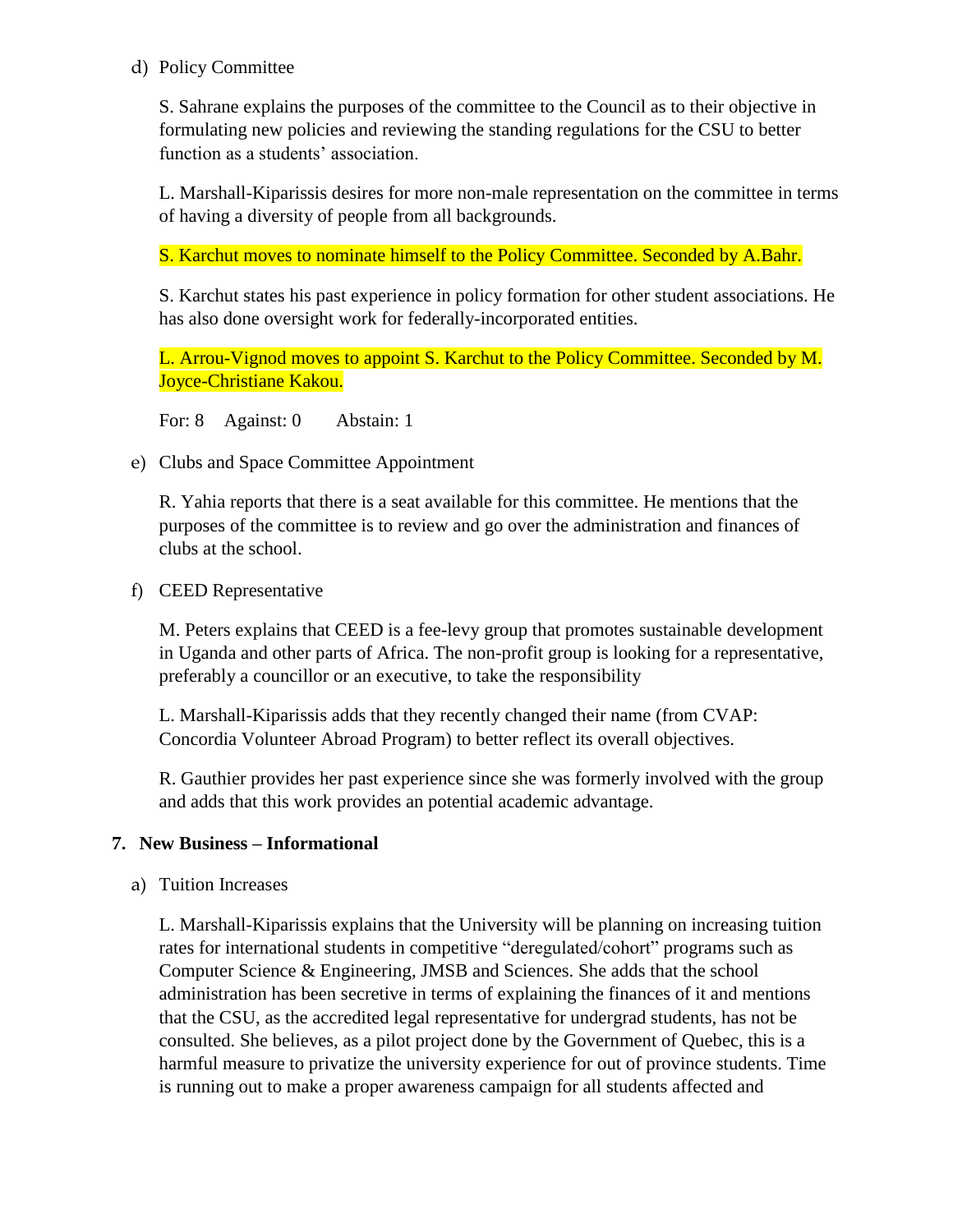mobilization with other schools is needed. She asks upon the council to ask their friends and or acquaintances in these programs to sign up for the CSU Mobilization Campaigner job if they are both interested and concerned about this pressing issue for students.

## **8. New Business – Substantive**

a) Reggie's General Manager Office Move

R. Gauthier presents the following motion. Seconded by L. Arrou-Vignod.

Whereas the Reggies General Manager's office is currently in the basement of the bar with no windows nor ventilation, nor immediate access to staff and customers;

Whereas the General Manager will be moving their offices next to Reggies' bar space on the same floor in order to better supervise the staff, be more accessible for students, and work in healthier conditions;

Whereas the University will not cover renovation expenses related to phone, internet, electricity and painting costs;

Whereas the CSU Student Space, Accessible Education and Legal Contingency (SSAELC) Fund may be used for the "renovation of, and/or repairs to, such lands and buildings (or parts thereof) located at one or more sites considered suitable by the Council of Representatives of the CSU to serve as student centres," as stated in Special Bylaw I;

Be it resolved that the CSU contributes up to \$1000 for phone, internet, electricity and paint expenses related to the office relocation of Reggies' General Manager through the SSAELC Fund, in accordance with Special Bylaw I.

For: 10 Against:0 Abstain:1

R. Gauthier moves for a recess. Seconded by T. David-Bashore.

For:9 Against:0 Abstain:1

Meeting is called back into order at 19h35

b) Bylaw Change

A.Muller presents the following motion. Seconded by T. David-Bashore.

#### *Refer to the Appendix of Documents*

Be it resolved that Council submit the following question to the CSU membership by referendum, at the occasion of the 2016 By-election:

- Do you, as a Concordia undergraduate student, agree with amendment to the CSU Special Bylaw I, as outlined in the document ?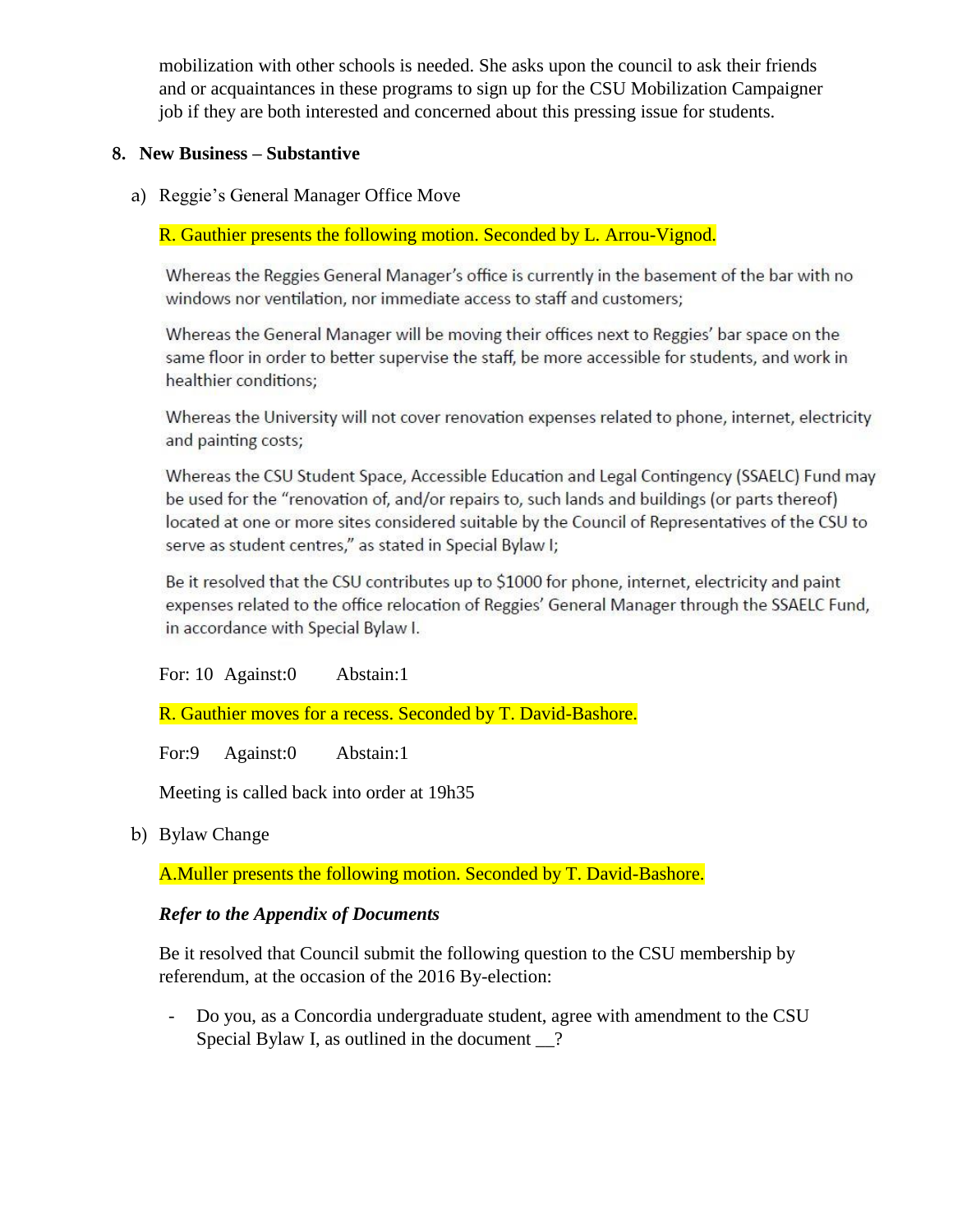The purpose, as A. Muller, states to increase funding for various CSU committees and initiatives with the SSAELC fund.

A.Muller states that there are a few details that have to be ironed out such as the preamble.

For: 6 Against: 0 Abstain: 2

A.Muller moves to reconsider a previous motion. Seconded by T. David-Bashore.

For:8 Against:0 Abstain:0

A.Muller moves to amend the referencing document "LEVY FOR STUDENT FEES" to add the following information (initiatives) "CSU Community Action Fund" and/or "CSU Community Action Committee". Seconded by A. Milton

A. Muller explains that the amendment is required for clarification purposes.

| For:9 | Against:0       | Abstain:1 |
|-------|-----------------|-----------|
|       | For:2 Against:0 | Abstain:6 |

c) Consent Workshops

L. Galbraith presents the following motion. Seconded by L. Arrou-Vignod.

Whereas according to standing regulation 211; "Councilors and Executives should see themselves as particularly concerned with creating a culture shift on campus to promote safer spaces and safer events which reduce the risk of sexual violence and create opportunities for education on consent culture."

Whereas according to standing regulation 214; "Prior to October 1st" of their mandate, each Council member shall complete a minimum of 3 hours of consent training."

Whereas standing regulation 214 was not withstood by council on September  $21<sup>st</sup>$  so that the consent training could take place shortly after October 1<sup>st</sup>.

Be it resolved that the consent training absences be seen similarly to regular council meeting absences (standing regulations 60 to 66).

L. Galbraith brings up the motion as an enforcement measure to compel councillors to attend the mandatory consent training sessions.

T. David-Bashore moves to amend the motion to so "that councillors may be excused for academic class and work employment reasons" with "at least three weeks notice" for "it not on a Wednesday". Seconded by M. Joyce-Christane Kalou

T.David-Bashore moves to amend the amendment the motion to add "effective with the January session" to complement the "at least three weeks notice" Seconded by A. Milton.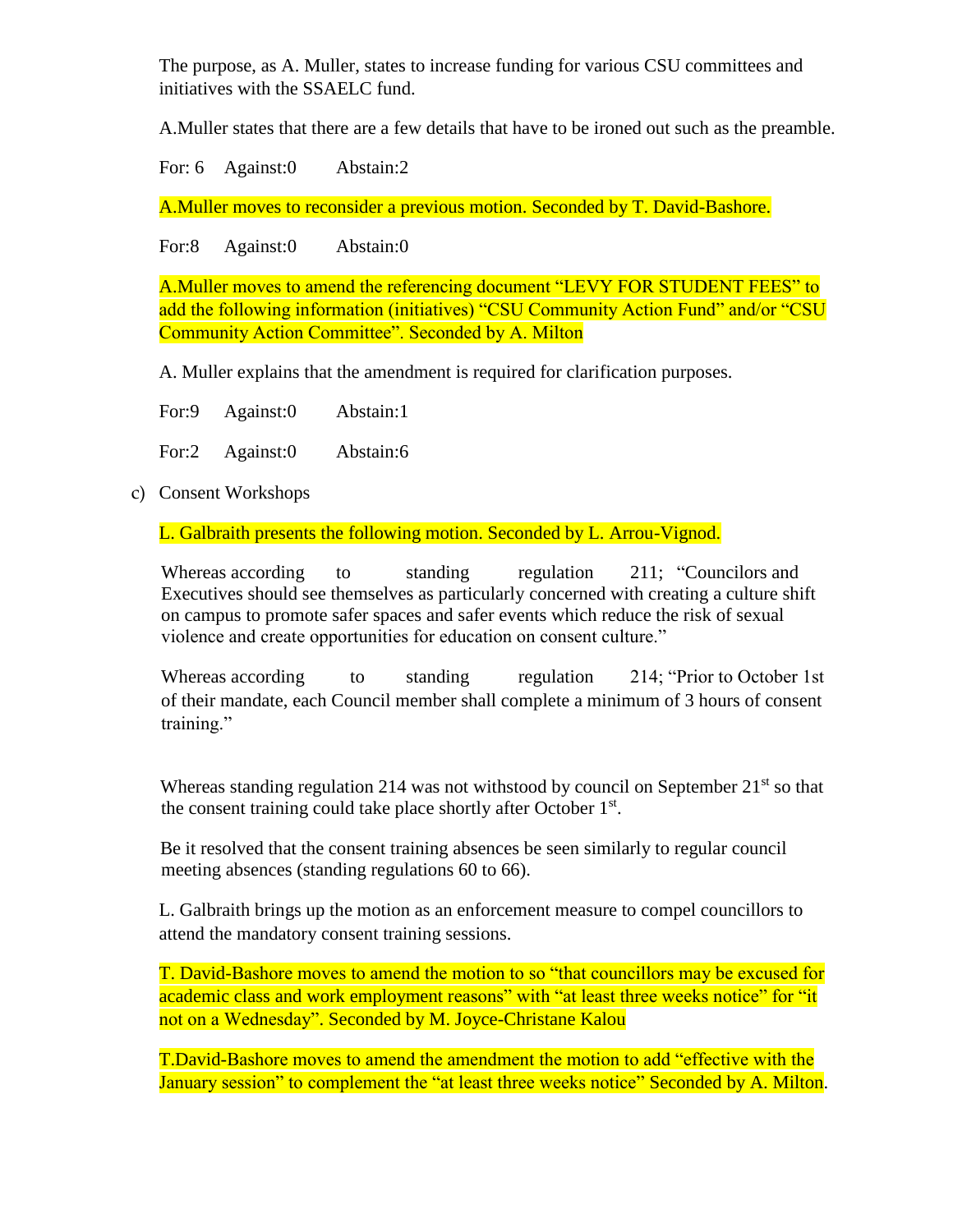For:10 Against:0 Abstain:0

L. Galbraith moves to amend the amendment to "let it be resolved should the consent training not take place a Wednesday, that work and class be an adequate reason for excuse", "be it resolved any further consent training be announced three weeks in advanced", "that if a councillor receives an absence from the October consent training, that absence can be excused if they show up to the January consent training. Seconded by A. Bahr

For: 11 Against:0 Abstain:0

A.Mikhalitsin moves to have for a closed session. Seconded by L. Arrou-Vignod.

For: 10 Against:0 Abstain:0

S. Karchut moves to excuse M. Joyce-Christiane Kalou from the mandatory consent training on Thursday, October 27<sup>th</sup> 2016.

For: 9 Against:0 Abstain:0

A.Milton moves to excuse S. Karchut from the mandatory consent training on Thursday, October 27<sup>th</sup> 2016. Seconded by A. Bahr.

For: 9 Against: 0 Abstain: 0

A.Milton moves to excuse R. Young from the mandatory consent training on Thursday, October 27<sup>th</sup> 2016. Seconded by T. David-Bashore.

For: 8 Against:0 Abstain:3

T. David-Bashore moves to excuse C. Massaro from the mandatory consent training on Thursday, October 27<sup>th</sup> 2016. Seconded by S. Karchut.

For: 10 Against:0 Abstain:1

T. David-Bashore moves to excuse M. Clark-Gardner from the mandatory consent training on Thursday, October 27<sup>th</sup> 2016. Seconded by S. Karchut.

For:11 Against:0 Abstain:0

S. Karchut moves to excuse L. Arrou-Vignod from the mandatory consent training on Thursday, October 27<sup>th</sup> 2016. Seconded by T. David-Bashore.

For: 10 Against:0 Abstain:1

S. Karchut moves to excuse A. Alawi Alkirbee from the mandatory consent training on Thursday, October  $27<sup>th</sup>$  2016. Seconded by A. Bahr.

For: 11 Against:0 Abstain:0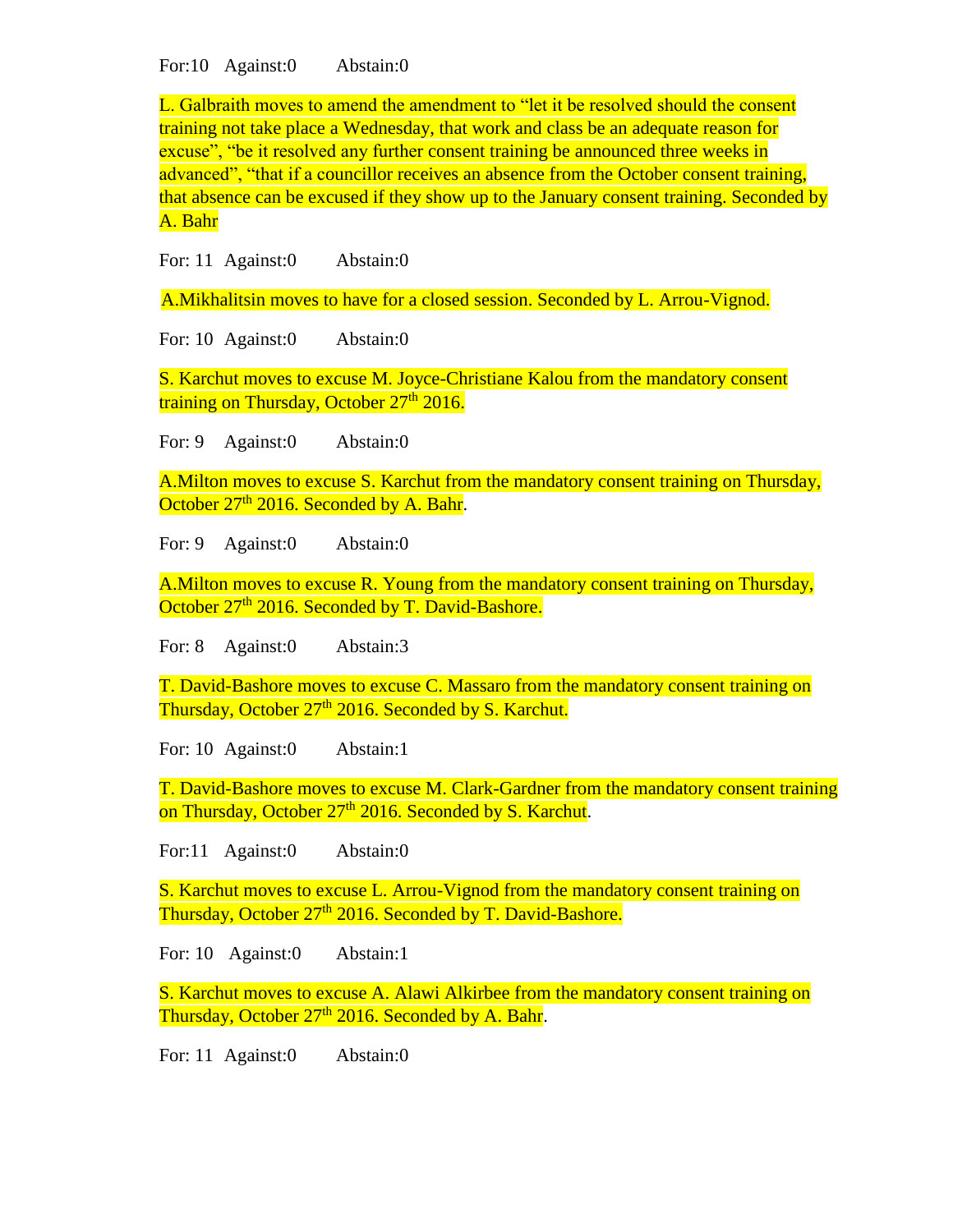S. Karchut moves to return back into open session. Seconded by T. David-Bashore.

For: 11 Against:0 Abstain:0

T. David-Bashore moves ratify the motions made in closed session. Seconded by S. Karchut.

For: 11 Against:0 Abstain:0

M. Joyce-Christiane Kalou moves excuse R. Young from this meeting. Seconded by T. Daivd-Bashore.

For: 9 Against:1 Abstain:0

d) CEO Compensation

L. Marshall-Kiparissis presents the following motion. Seconded by T. David-Bashore.

Whereas the Chief Electoral Officer (CEO) of the Concordia Student Union (CSU) is an employee position not covered under the collective agreement with staff unionised through CUPE 4512;

Whereas the CSU CEO position has been previously remunerated for their labour through a single honorarium as a lump sum determined by CSU Council after the end of each byelection and general election period;

Whereas this status quo of irregular pay - in amount and in schedule - for CEO labour perpetuates financial precarity, and limits the pool of qualified applicants for future CEO vacancies based on individuals' existing financial stability;

Whereas CSU Council has appointed a CEO currently engaged in work for the 2016 byelection period;

Be it resolved that CSU Council approve for the CSU CEO to be paid \$15 an hour for hours worked during the current by-election period, to be remunerated on a biweekly basis, with the possibility of additional honorarium at Council's discretion following the submission of the CEO report for the 2016 by-election;

Be it further resolved that the CEO for 2016 by-election period submit their hours on a weekly basis to the General Coordinator, for subsequent verification by the Finance Coordinator and Accountant;

Be it further resolved that Council mandate the CEO to compensate the Deputy Electoral Officers on a biweekly basis rather than one lump sum payment at the end of the by-election period;

Be it further resolved that CSU Council mandate CSU Policy Committee to explore policybased amendments towards ensuring regular, living-wage compensation for CEO labour before the 2017 CSU general election period.

L. Marshall-Kiparissis admits that this motion is required as a temporary administrative measure (per Policy Committee future recommendation) to correct the Chief Electoral Officer mandate under the collective union agreement of all CSU employees

S. Karchut highlights the potential for abuse seeing as it is an honour system of commitment (word-of-mouth) for the CEO.

For: 9 Against:0 Abstain:0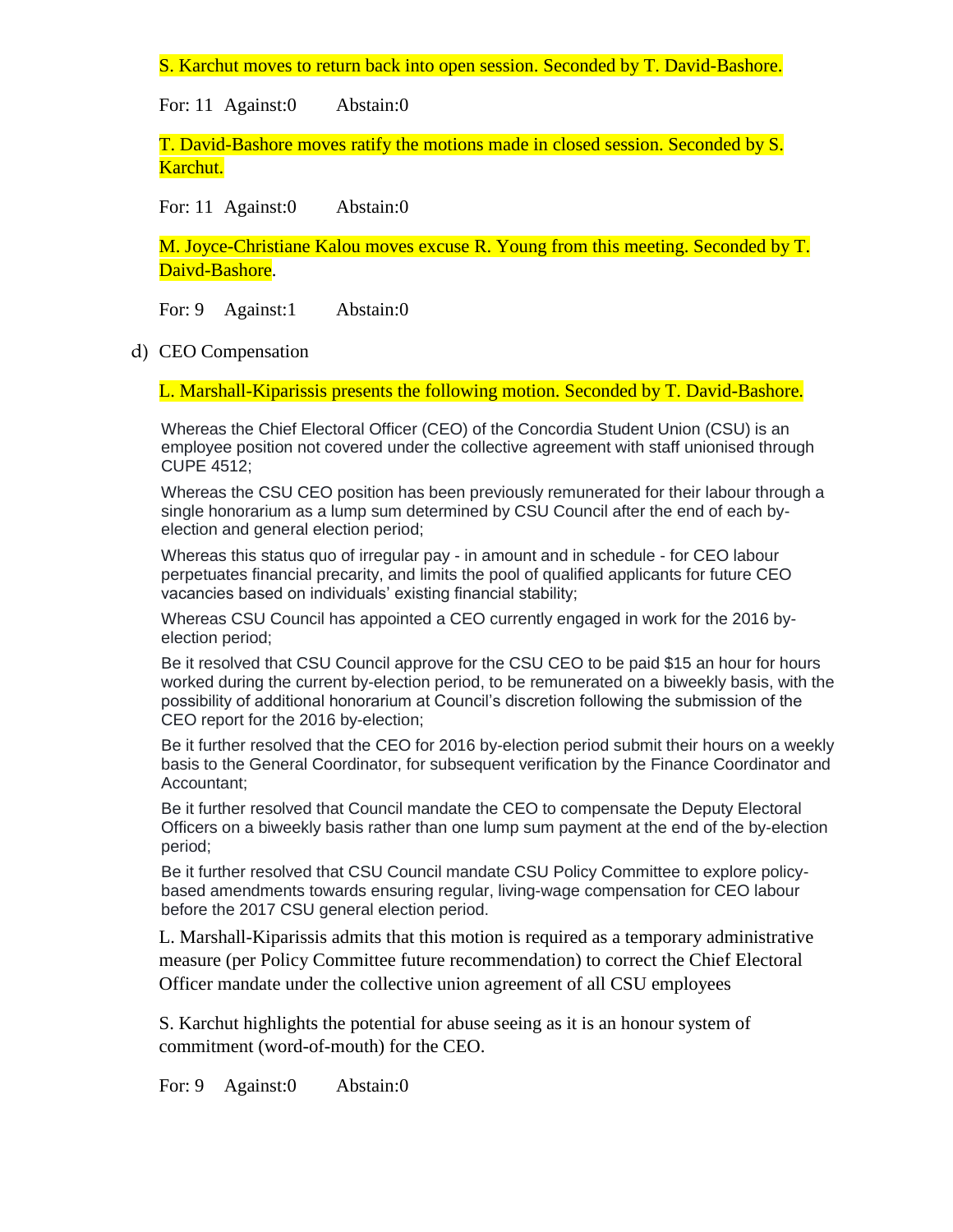#### e) Policy Committee Minutes 24-Oct

T. David-Bashore moves to approve the minutes for the Policy Committee minutes on October 24<sup>th</sup> 2016 including *Motion for point 1*. Seconded by S. Karchut.

T. David-Bashore provides his reasoning for the motion to provide specifics per the planned mandate of every group interested in having a fee-levy. S. Sahrane compliments this reasoning by giving the reason that students know where their money is going

For: 9 Against:0 Abstain:1

S. Karchut wants to ensure that this issue is to be referred to Policy Committee for further discussion.

f) Approval of CSU and CUSA Audit Reports

A.Longinotti presents the report for a motion to be approved. Seconded by T. David-Bashore.

Whereas the CSU and CUSACORP are both organizations subject to be to be audited once per fiscal year;

Be it resolved that council approves the CSU and CUSACORP Management LTD yearend 2016 Audit Reports (drafts).

For: 9 Against: 0 Abstain: 0

### **9. Question Period & Business Arising**

Nil

#### **10. Announcements**

L. Galbraith states the first out of two mandatory consent-training sessions will be held on Thursday, October 27<sup>th</sup> 2016

#### **11. Adjournment**

M. Peters moves to adjourn the meeting. Seconded by T. David-Bashore.

Vote: Unanimous

Meeting adjourned at 21h11.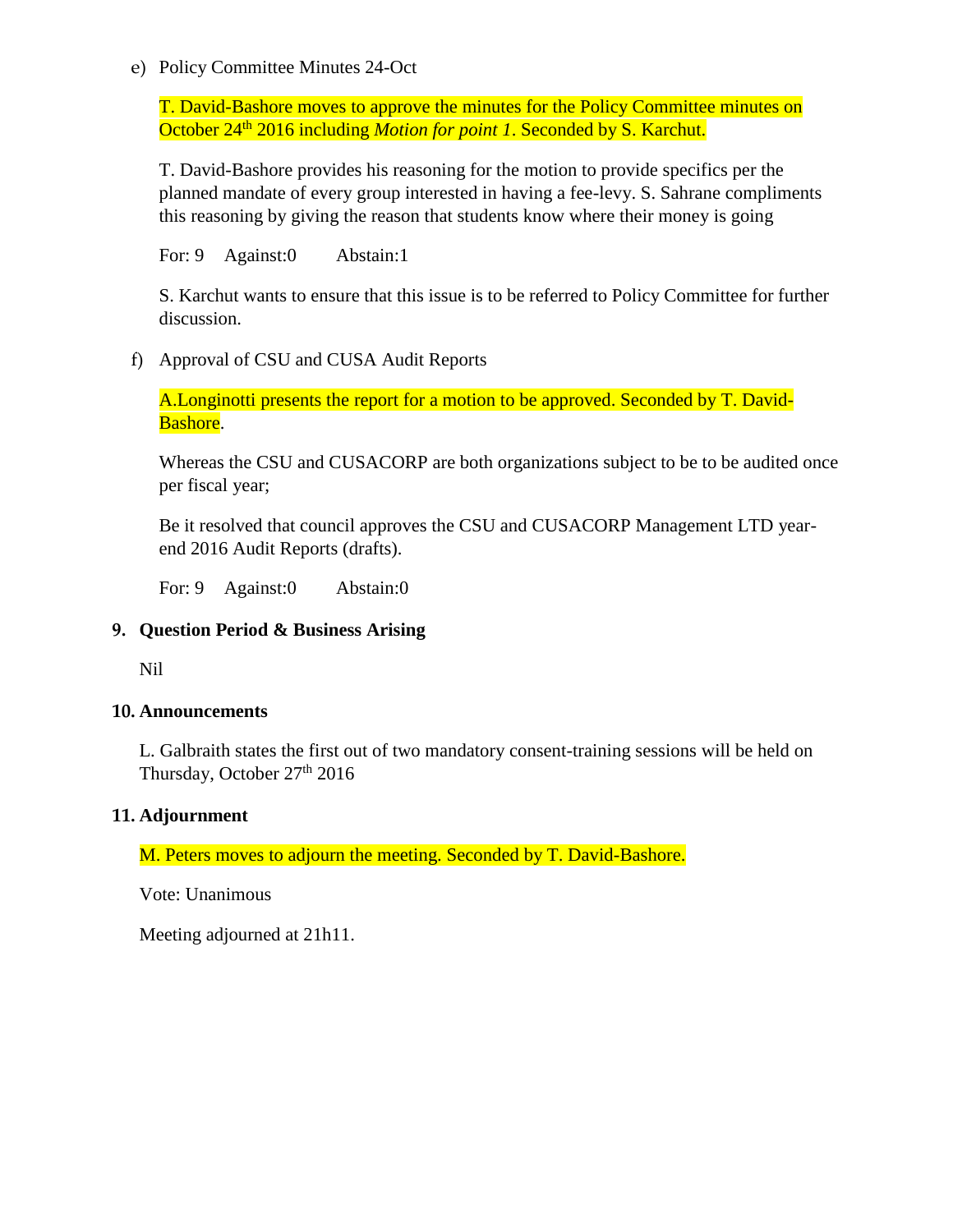# *Appendix of Documents*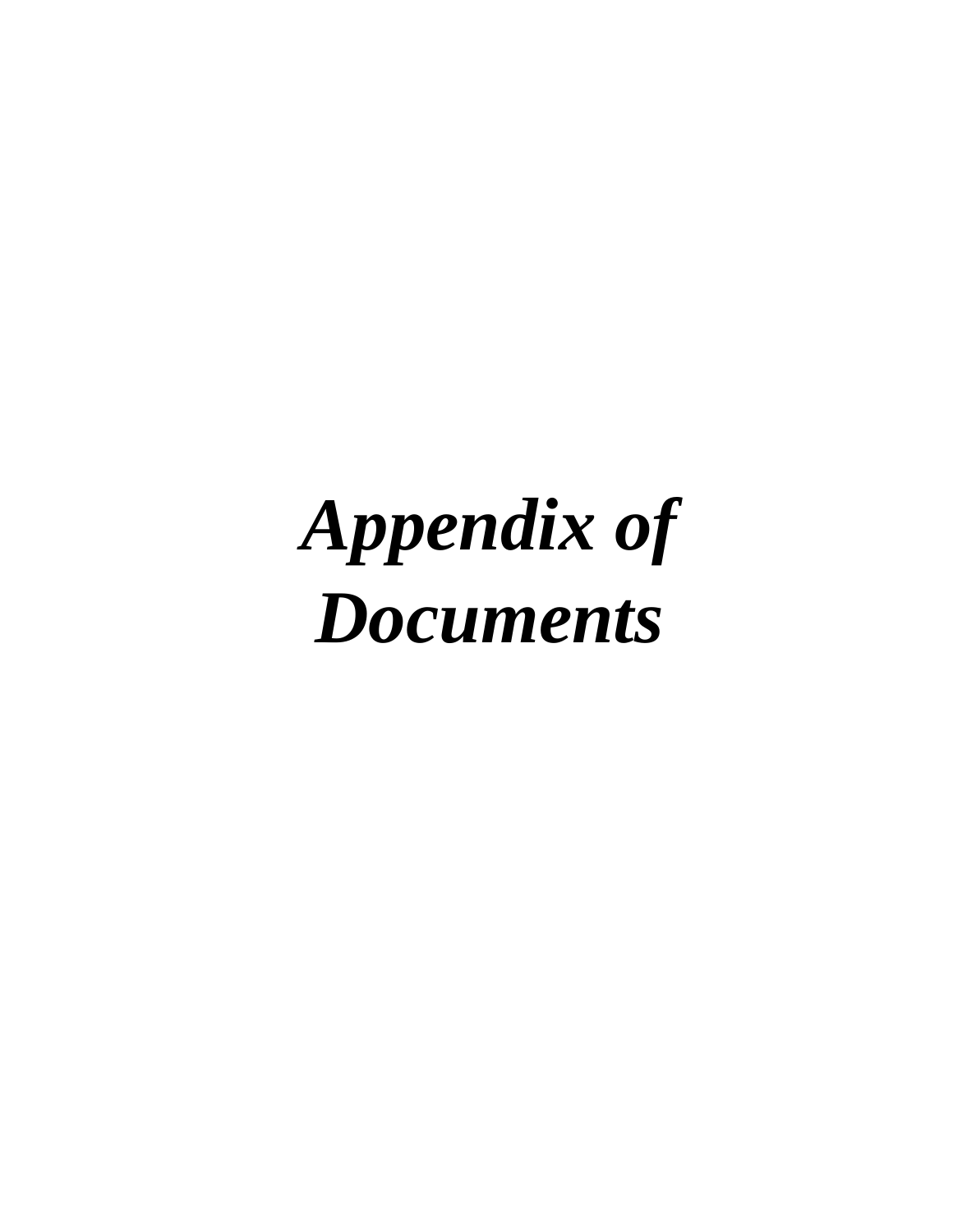## **CSU External Committee - October 17, 2016**

Taken by: Aloyse Facilitator: Chris Members present: Aloyse, Chris, Mikaela, Artem

#### **Meeting started at: 12h40**

#### **Agenda**

### **1. Check-in**

### **2. Solidarity Fund**

The committee reviewed the new amended version of the "solidarity" fund. It will be reviewed again by policy committee before being sent to council for approval as a referendum question.

### **3. Rap battle**

Dan Parker submitted a request for the three remaining Rap Battle for Social Justice to take place in the winter semester, and for the last one, on Migrant Justice, to be part of the demonstration organized by Solidarity Across Borders.

The committee agrees.

#### **4. CFC funding application**

Be it resolved that the external committee grant \$300 from the Speaker Series budget to the Concordia Food Coalition for the panel it is organizing on Indigenous Food Security. Moved: Artem Seconded: Mikaela UA

#### **5. A haunting**

Be it resolved that the external committee grants \$250 to "A Haunting: A Multidisciplinary Performance of Decolonial Poetics" from the mobilisation budget line, and recommend alternative funding for the event to its organisers, such as GSA or student life. Moved: Chris Seconded: Mikaela **UA** 

#### **5. Juliana Huxtable**

The committee will consider the request for additional at its next meeting.

#### **Adjourned at 13:28**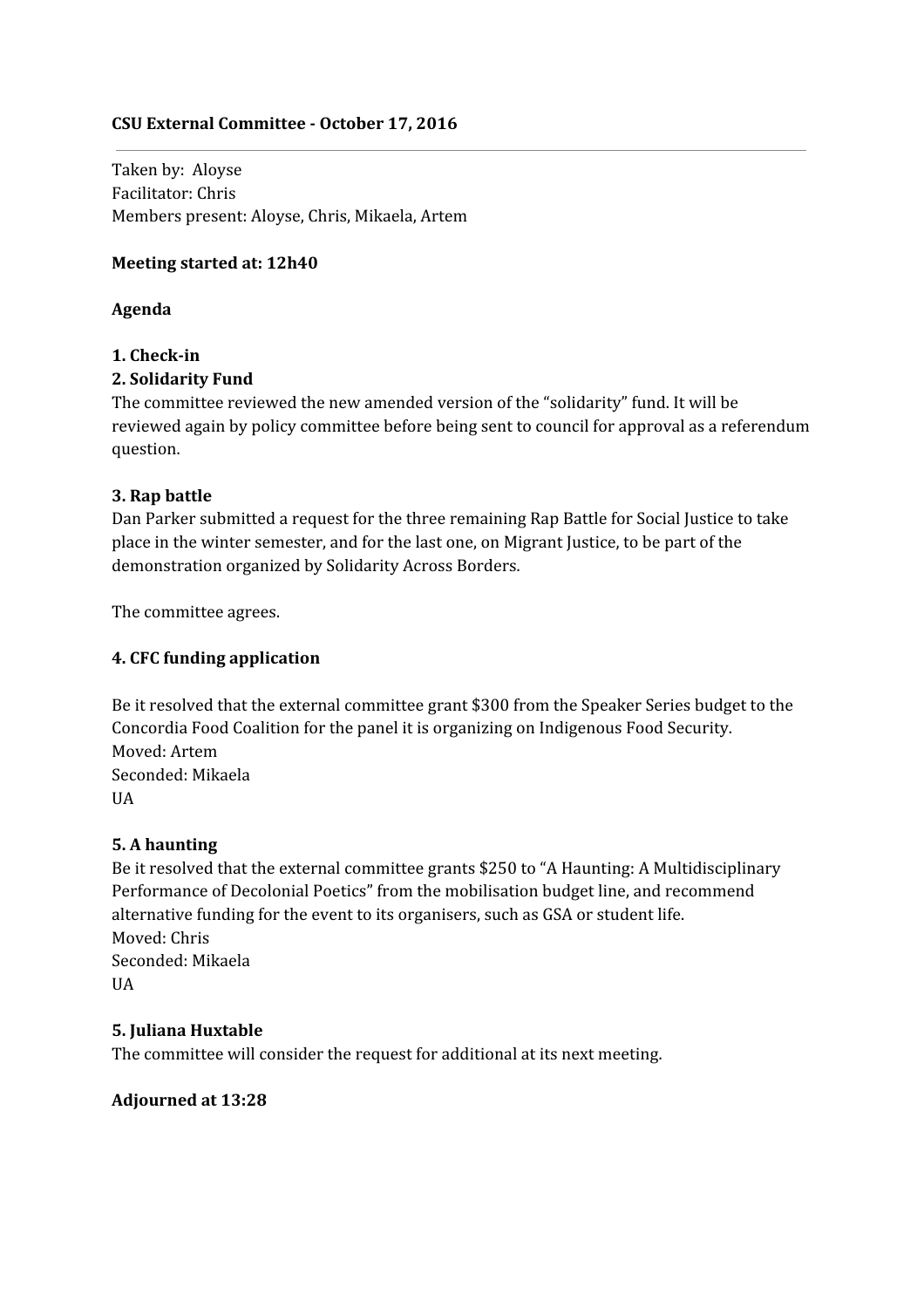## **Policy Committee Meeting October 15th**

**Present:** Sophia, Thomas, Aouatif, Aloyse **Absent:** Jason, Mikaela

## **1. Approval of the Agenda**

- **2. Check-in**
- **3. Standing Reg 237**

Sophia: Standing Reg 237 wrong wording, probably a copy pasting error.

Thomas: Motion to amend Stand Reg 237 so that "Chair of Council" now reads "Secretary of Senate" and that "council" reads "Senate".

## **4. Solidarity Fund**

Presentation by Aloyse on the Special By Law change proposal (same than the one that will be presented at Council). We will revisit it at the next committee meeting.

## **5. Fee-Levy Application Reform (Informational)**

Thomas: the Standing Regs are not very clear in the way we should be reviewing fee levies for recommendation to council for referendum. A considerable problem is the ties the fee levies applying have to the community. Look at the more quantitative requests for a fee levy application for recommendation to council.

- Have a clear list of what we do, what we look into when reviewing fee levy applications.
- It could be a list that policy committee is given each by-elections and annual elections.
- Add budgets to the standing regs review of fee levy applications.

- What we have to look at is not restrained by the checklist: "including but not limited to…" The consideration that groups should have a history of involvement and ties to the community at Concordia before trying to apply for a fee levy creation.

- If we do chose to enforce that, if a group is new or cannot prove its involvement within the concordia community, to give them access to some sort of funding for them to work on establishing their group, memberships, etc.
- **6. Updates & Ideas**
- **7. Check out**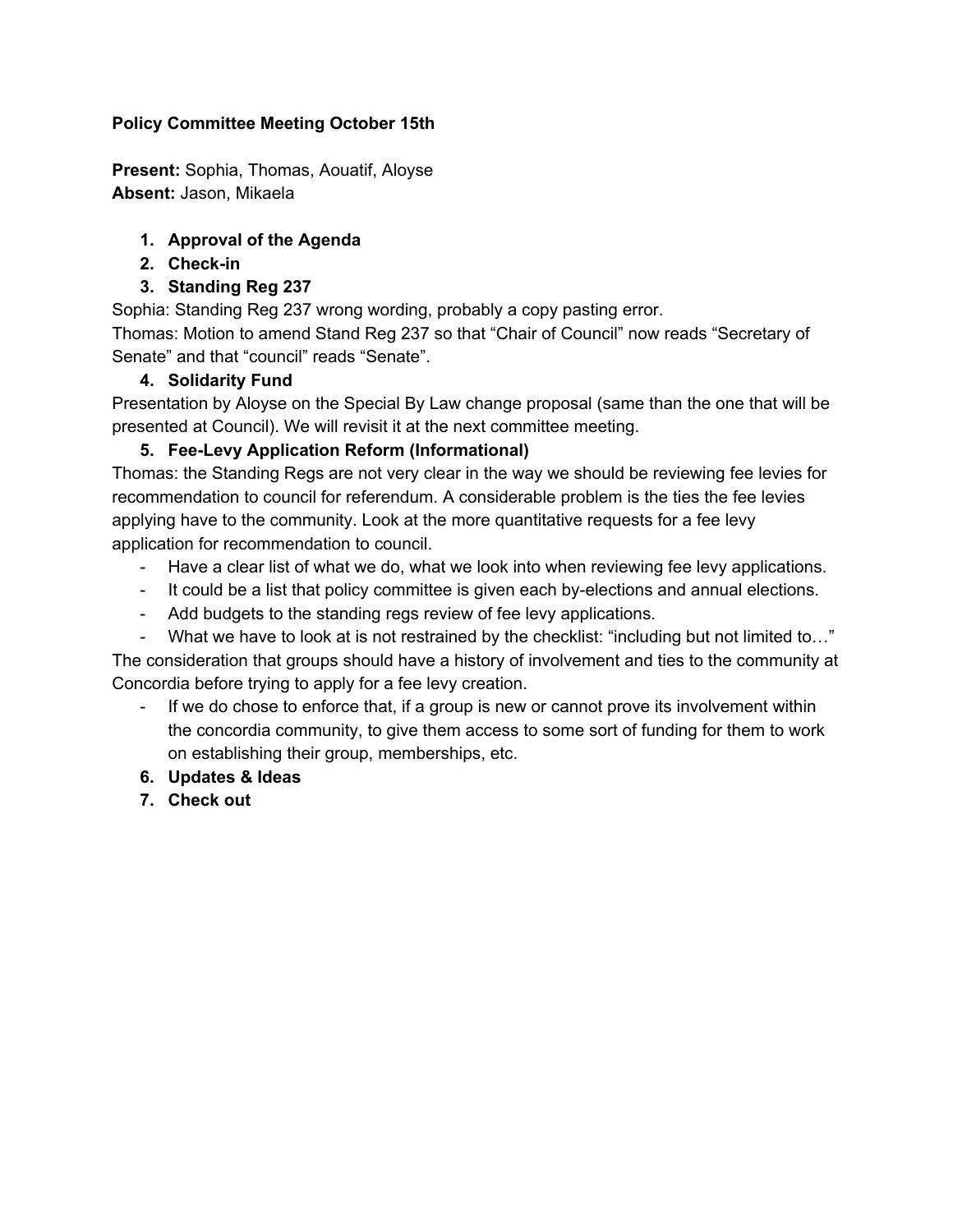## **Policy Committee Meeting October 24th 2016**

**Present:** Sophia, Thomas, **Absent:** Aouatif, Mikaela,

## **1. Approval of the Agenda**

## **2. Check ins**

Jason: Jason might go into parliamentary comparative law and theory, we might cite him in our future papers (or our kids will cause i staying a student forever)

Thomas: ALLLRIGHTTT. Has been listening to a lot of Soviet choral music.

Sophia: Learned a new word  $\rightarrow$  choral also doing good.

## **3. External Coordinator Fund motion and presentation**

- Jason: the text must be justified. Remind council that this has effectively taken away power of council to change or approve any changes to be made to the by laws relating to fee levies.
- There was a small addition to the by law change to avoid confusion on how council could use the fund. An amendment was made.

## **4. Fee-Levy Application Reform**

Thomas: some things should be changed. Require financial reports from applicant to a new fee levy and/the increase of an existing fee levy.

We would always be looking at budgets, and no group that has existed for less than a year would be able to apply for a fee-levy.

Thomas motions to pass the fee levy application reforms

Unanimously supported by policy committee.

## **5. Check out**

Jason: already checked out (mentally), sophia freaked him out and he's scared because Sophia has had many terrifying accidents and brushes with death maybe it's a good idea to keep away from her and soccer balls.

Thomas: gonna keep working on fee levy things, I REQUEST THAT COUNCILLORS WHO ARE INTERESTED IN POLICY COMMITTEE NOMINATE THEMSELVES

## **6. Adjournment of meeting**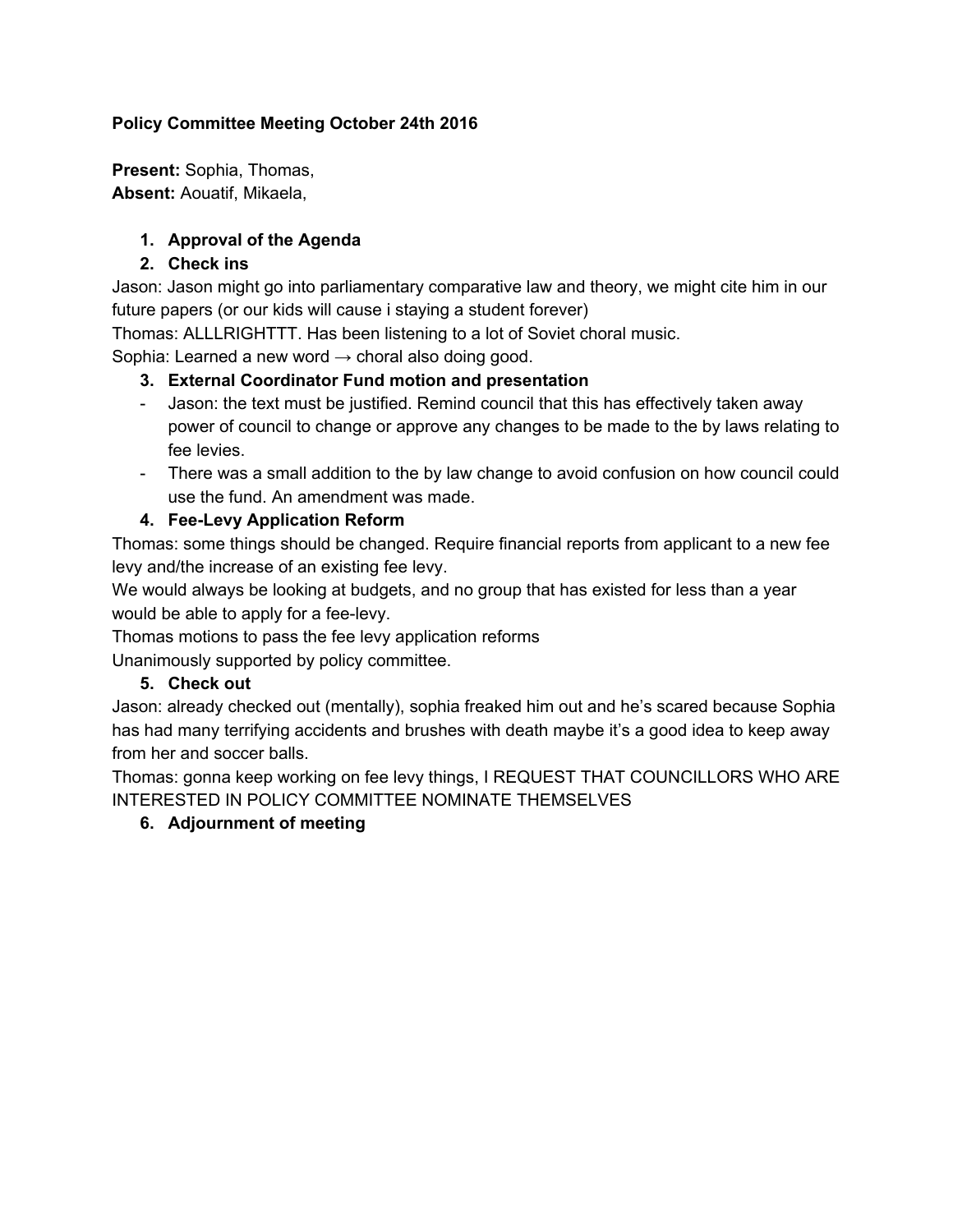Rami Yahia Internal Affairs & Clubs Coordinator

## **Committee Report**

Regular Council Meeting - 26/10/16

Unfortunately we weren't able to meet during the last two weeks. We still have a lot of things to cover for our next meeting. We are hoping to meet the week of the 24th of October in order to go over new club applications, club spaces as well as well budget requests. Budget requests keep coming in.

## **Budget Requests**

- EMAC
- Powerlifting Club
- Concordia Dodgeball League
- Concordia Cycling
- Games Club
- Mauritian Club
- Iraqi Association
- Tangled Tongues
- Global China Connection
- Concordia Rock Climbers
- Positive Psychology

## **New Club Application**

- Art Club
- Concordia Film Union
- $Club 5a 7$
- Collabradabratory

## **Club Spaces**

- A list of vacant spaces will be shown to the committee
- We will find a procedure to fill these club spaces up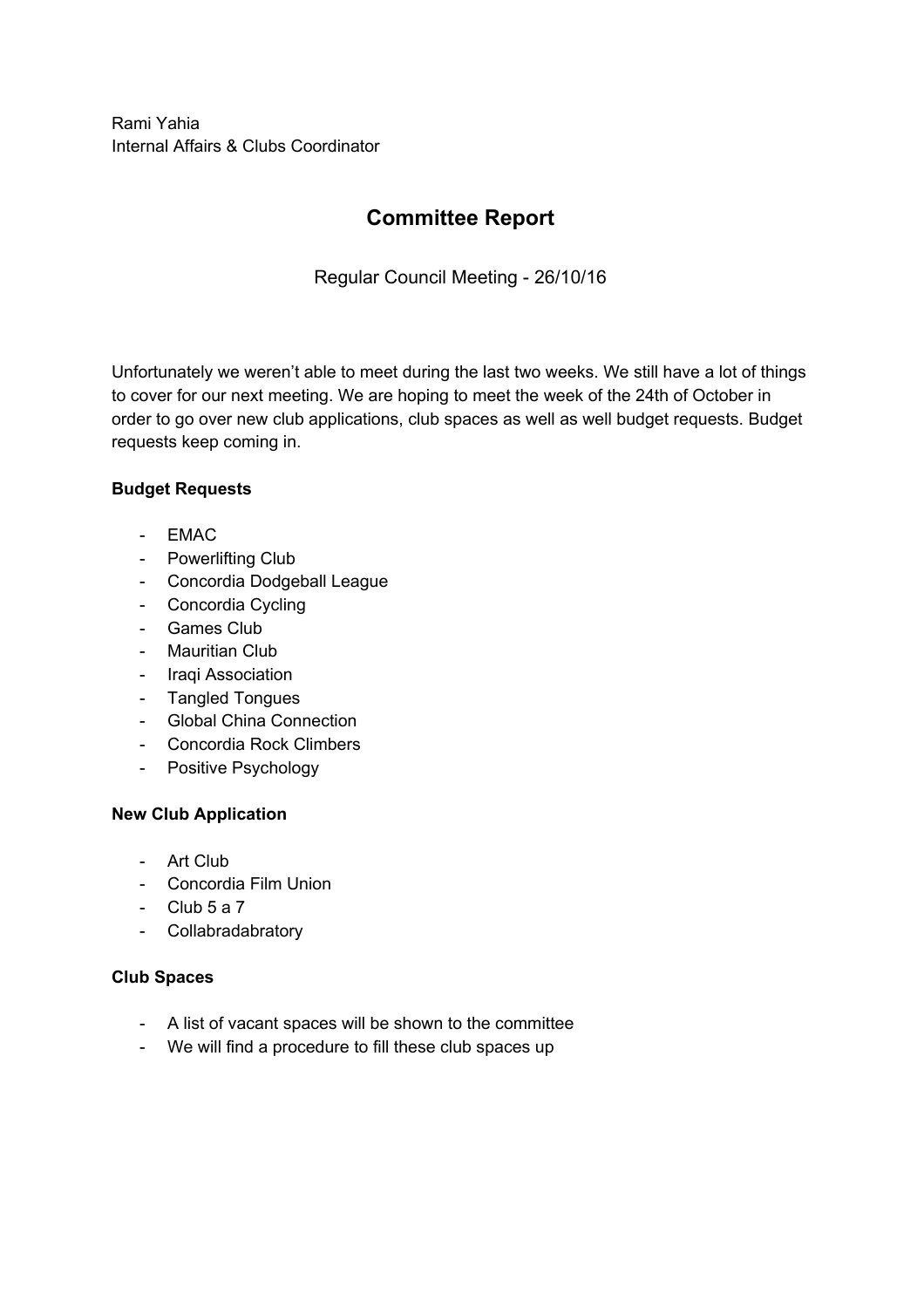Sustainability Committee 20/10/16

Present: Artem Mikhalitsin, Lana Galbraith, Mikeala Clark-Garner, Theo Denieul

Absent: Christina Massaro

## Agenda:

- 1. Check In
- 2. Facilitator
- 3. Minute Taker
- 4. Policy Presentation
- 5. SAF Collaboration
- 6. Off the Page: A Haunting
- 7. Gender Neutral Bathrooms Campaign Update
- 8. Concordia Food Coalition
- 9. Other Business
- 10. Adjournment
	- 1. Check In

Call to Order 15:05

2. Facilitator

As Lana has a presentation to give and will be speaking a lot at this meeting she volunteers as facilitator.

Committee unanimously approves.

3. Minute Taker

Artem will take minutes. Committee unanimously approves.

- 4. Presentation
	- Sustainable Concordia: social justice, economic equality, environmental health
	- Concordia will be launching a sustainability policy soon
		- Mindset and process to reduce our ecological footprint while maintaining economic viability on and off campus
	- CSU currently has no definition for sustainability.
		- We can define our own or use another definition
	- Mikaela: Is sustainability a new position?
		- Lana: It's been around 6 or 7 years.
	- Three pillars of sustainability:
		- Social
		- Environmental
		- Economic
			- Activity to separate key sustainability issues into the 3 categories
				- Austerity
				- Food Politics
				- Colonialism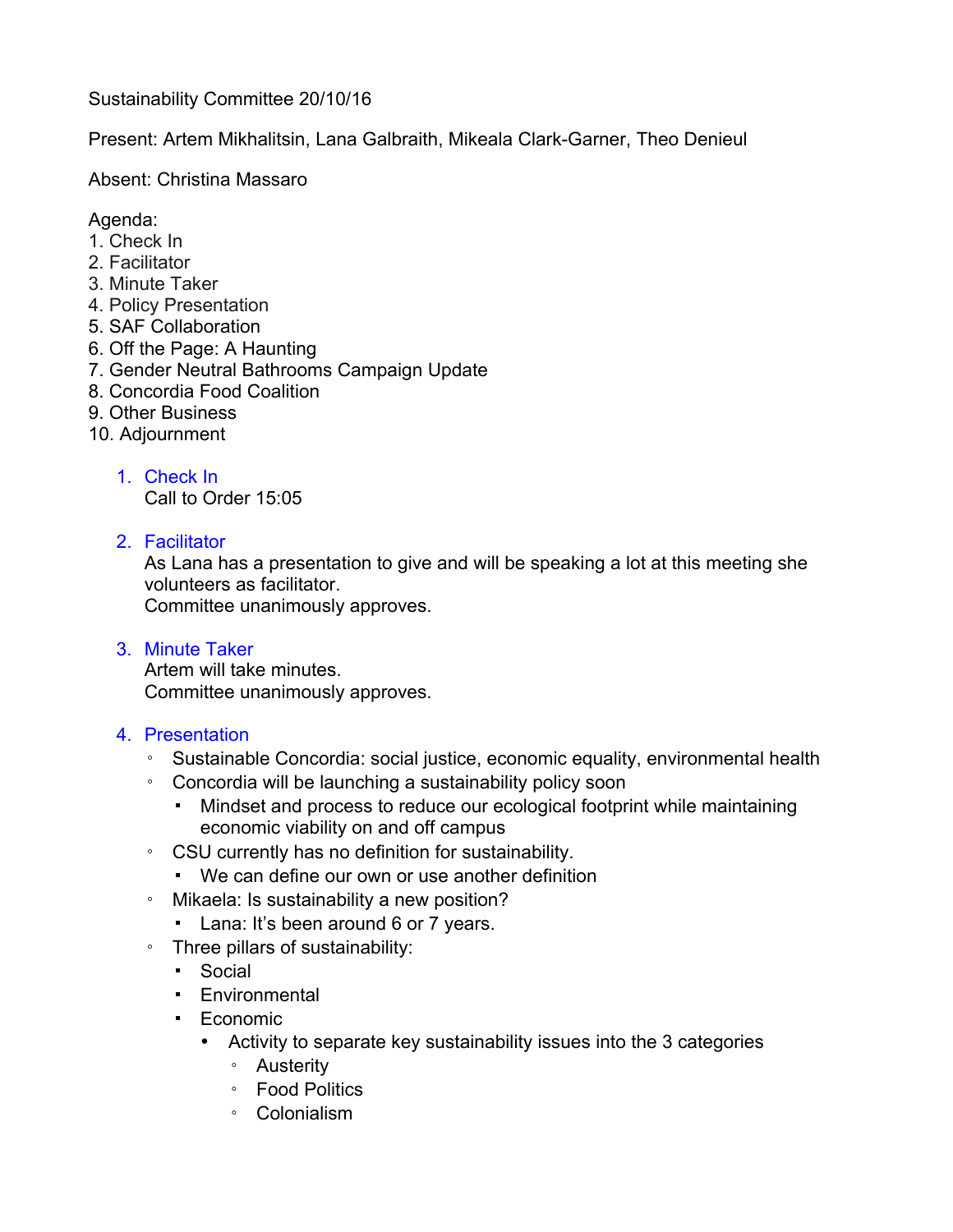- etc.
- The Sustainability coordinator was initially created just for the environmental pillar with Economic & Social put to the side
	- Consider instead a nested sustainability model where society exists within the environment and economy within society, hence when something affects the environment it affects the other 3, etc.
- Current sustainability policy:
	- Ecologo, Fair-Trade, OCIA, Quebec Vrai, Demeter, Guarantie.
		- Inherent problems with some of these initiatives,
			- i.e. fair trade guarantees a living wage but not an acceptable wage by western standards.
			- Still better than nothing?
	- CSU's responsibility is to make Concordia a more sustainable university.
		- This is like a position that the CSU has, but not often communicated.
			- Should be worked on. A student on senate, being appointed by CSU should uphold such a position.
	- CSU's relationship with fossil fuels
		- Not allowed to have any fossil fuel investment
		- If you need transportation, prioritise train or diesel
	- Waste management in day-to-day operations
	- Sustainable Concordia's Sustainable Event Guide
	- Guidelines for sustainable business (positions on things like collective agreement, child labour, etc.)
	- Contract
- We have to update policy based on the Positions Book
	- Talk about indigenous sovereignty
	- Oppose sale of bottled water
	- Endorse BDS
	- Support sustainable food service
		- So for example instead of guidelines on events about percentage of vegetarian food, change to percentage of food from student-run initiatives
	- Sustainable Concordia's Organizing Sustainability Workshop
	- Dish Project
	- References to other policies
- Some things that are part of sustainability aren't in CSU policy
	- Code of conduct
	- Connection to CSU services
	- Definition of sustainability (currently none)
	- Add a cheat sheet/checklist of what to look for when purchasing. List of companies we are encouraging/boycotting.
	- Add sustainability initiatives to standing regulations outside of the sustainabilityspecific section
	- Have some kind of training for staff
- Suggestions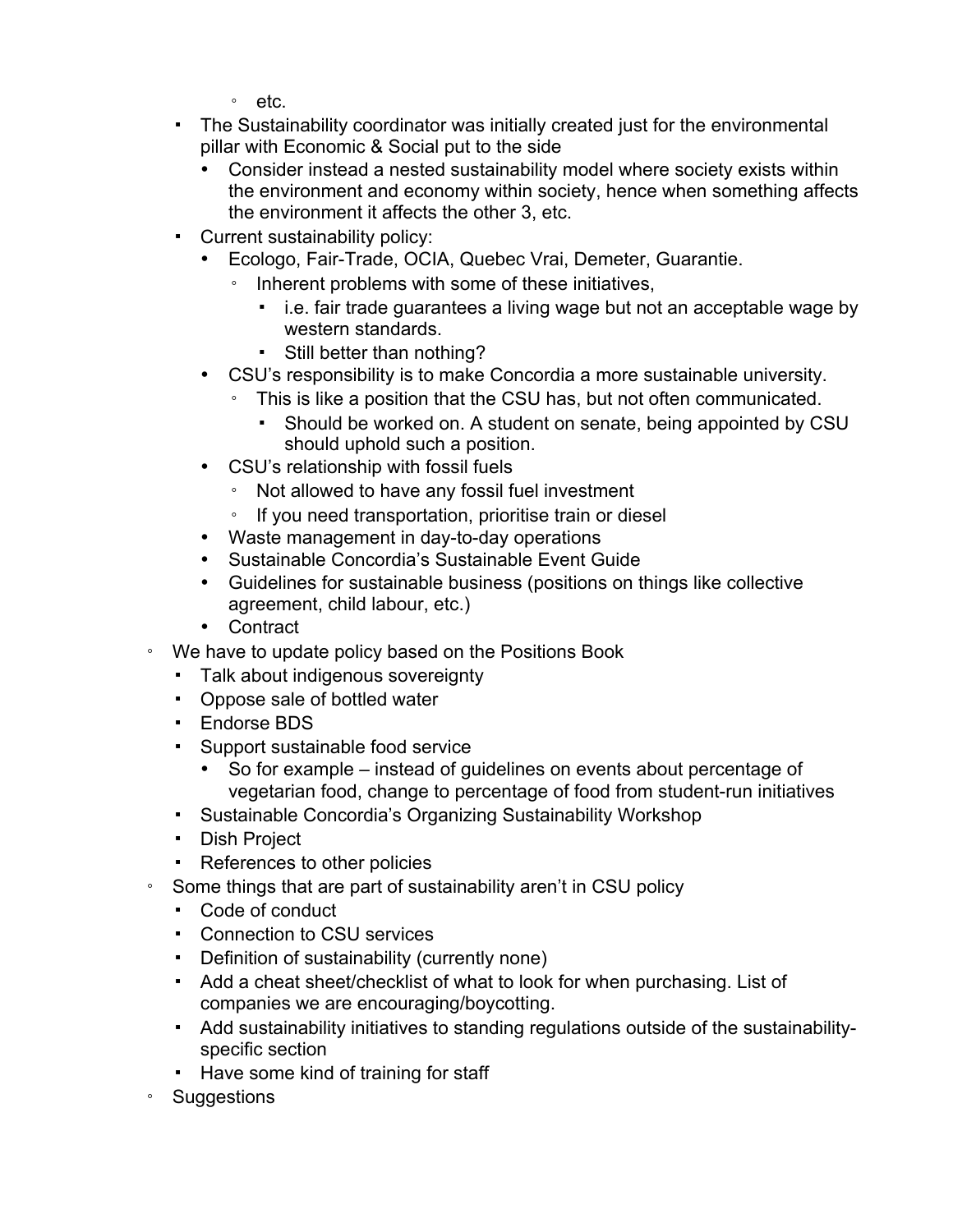- Mikaela: Sustainable curriculum. Would be interesting to look into what that means. Really important, but also vague.
	- Lana: Currently CSU supports anything that increases sustainability in curriculum. For example, currently there is an audit to see how many times gender is mentioned in curriculum. The university is working on a sustainability major (there is already a minor). This will take a few years.
- Lana: Important to communicate these things to senate. If you are appointed by the CSU you should be upholding CSU positions.
- Theo: CSU is the most sustainable branch. We should also be asking what would make Concordia more sustainable.
	- Lana: We're trying, however the reach of our power mostly limits us.
- Mikaela: It would be nice if everyone did know about sustainability policy. Personally, I didn't know about it until today. If you're on senate, you might not even be aware of these things. An information session on this would be really helpful
	- Theo: So educate more. Workshops would really help.
	- Mikaela: Should be well formatted and aesthetically easy to read, so you don't have to process a lot of text so people would want to read it.
- Questions
	- Theo: What kind of power do we have as the committee in terms of this policy?
		- Lana: The committee can edit the policy and create new policies.

## 5. Sustainability Action Fund Collaboration

- Fee levy group on campus. Kind of like CCSL is a funding body, but they only fund sustainability initiatives.
- SAF started after a summit involving Al Gore, David Suzuki, etc. When David Suzuki suggested there should be a fund just for sustainability initiatives.
- $\cdot$  10<sup>th</sup> anniversary, so next semester they would like to organize an event week for their birthday
	- Asking for collaboration on a panel they would like to host.
	- Would like to bring back David Suzuki, since this is how it started.
	- External would be footing a lot of the bill since it's a speaker event
		- Aloyse said they will look into it
- Lana: Does the committee want to work on this?
- Artem: How does this fit into our budget?
	- Lana: If it's a small speaker, it could fit into our budget, otherwise I'll be applying for grants and external would pay a large portion
- Committee agrees to work on this project.

## 6. Off the page: A Haunting

- Event within the English department. Decolonial poetics. Video and performance presentations.
	- Artem, Mikaela: This came up in external. One issue we had is that this is an application by a graduate student. We offered some funding and would communicate with GSA.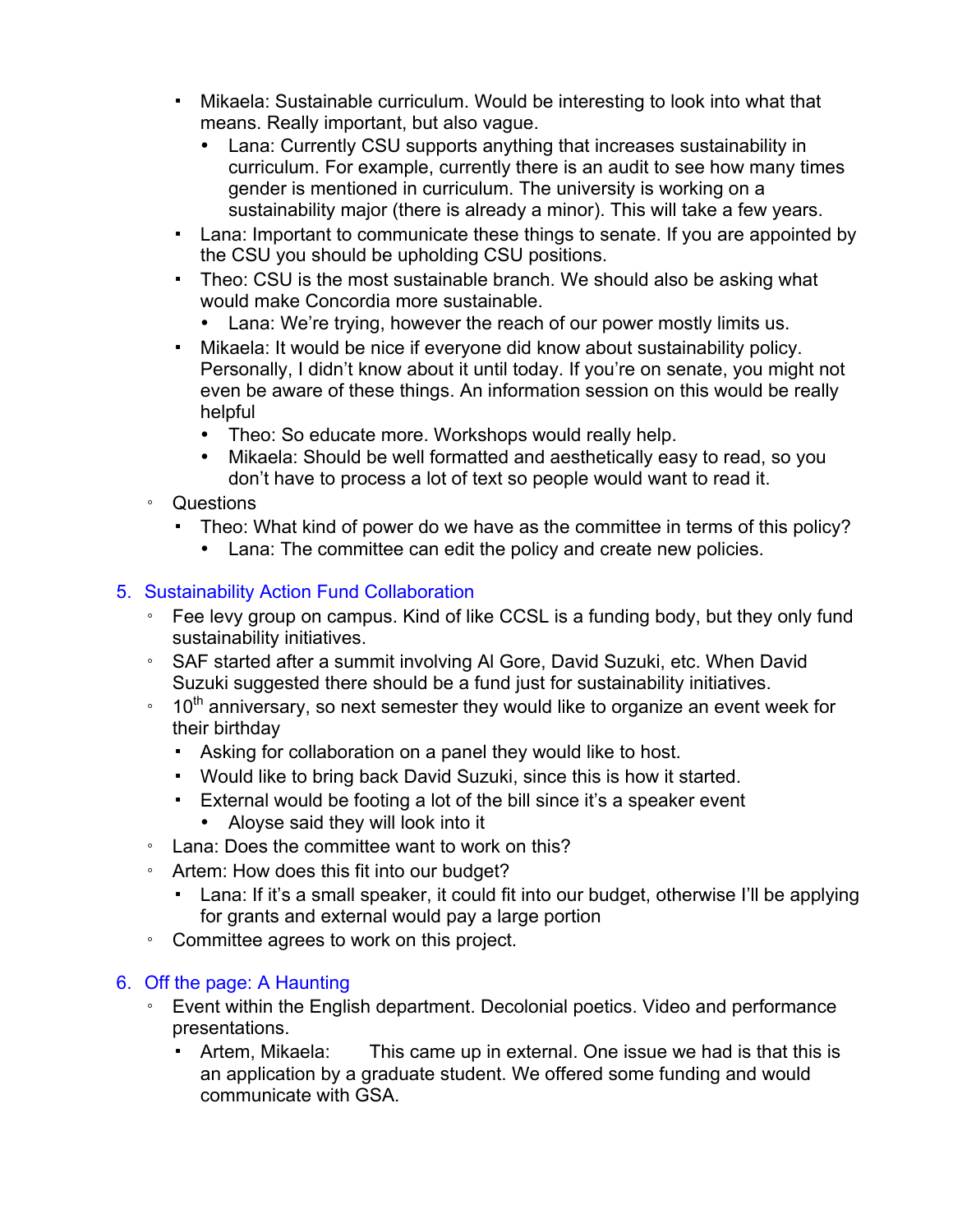- Lana: I asked whether they are looking to collaborate or just funding. Initially they are looking just looking for funding, but would also welcome promotions. Also, only the applicant is a graduate student, the team consists of mostly undergrads.
- Mikaela asks to verify with a current budget.
- This could fit into collaborations or anti-colonial projects.
- Theo: From previous exercise, should we focus on a single pillar?
	- Lana: We should definitely take the intersectional approach, and focus that impact to one pillar affects all the others.
- Mikaela: How often does sustainability get requests for funding? In external we get so many so we have to pick and choose.
	- Lana: Pretty often. I think this year we have done a pretty good job of reaching out that we can help if someone needs help.
- Artem: External gave \$250 and suggested to seek funding from GSA or Student Life. What would student life do about this?
	- Lana: In student life meetings, they'd get a list of proposals, and money is allocated. It's not a lot of input from CSU.
	- Mikaela: Budget is more than sustainability?
	- Lana: A lot more
- Artem: I just feel this doesn't provide much outreach and the money can be better spent elsewhere.
- The committee reviews past funding and overall budget
	- Lana: The most we have currently given for a funding request is \$1500 to Hoodstock
	- Mikaela: Compared to that this is a pretty small amount.

Be it resolved that \$250 be allocated from anti-colonial projects towards Haunting. Motion: Mikaela Seconded: Lana Artem abstains Approved

## 7. Gender Neutral Bathrooms Campaign Update

- ~\$1000 was spent on the panel. Each panellist was paid \$300 and \$100 for the moderator.
	- Got some ideas for Reggies and how a bar would deal with gender-neutral bathrooms.
	- One idea is to take off the doors
	- There was a panellist from Dawson's equivalent of the CGA
	- So we were under budget (\$1500 was budgeted)
- The bathroom hunt didn't happen (no one really showed up)
- The event got a lot of visibility.
- Got a list of what the university sees as gender neutral bathrooms on campus.
- From here, we'll probably do a map or a location-based app to find the closest gender-neutral bathrooms.
- Still ~\$2500 left for gender neutral bathroom-related things.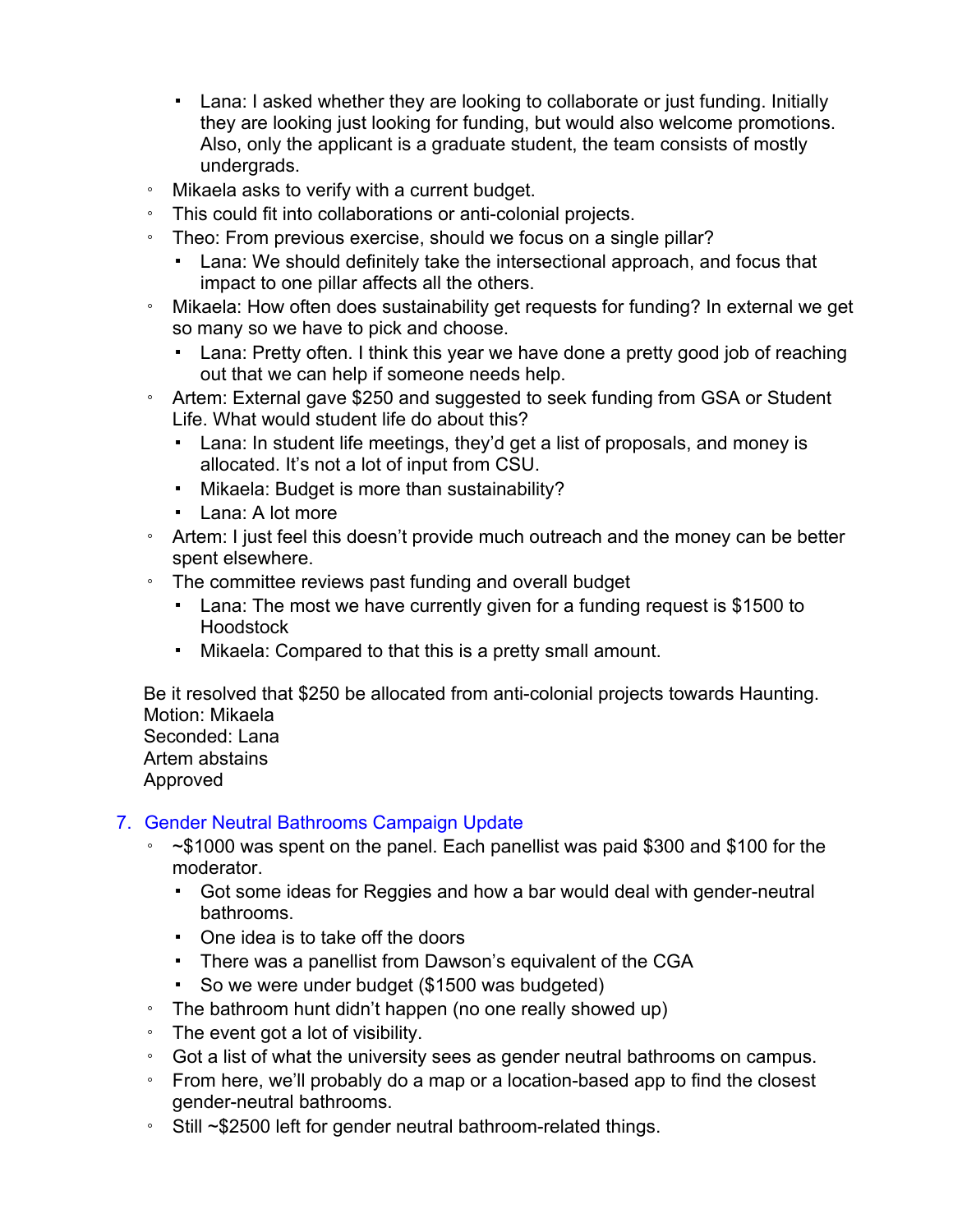- Mikaela: In an ideal world would we want all bathrooms to be gender neutral?
	- Lana: The consensus was that there should be multi-stall and single-stall gender neutral bathrooms.
- Info about this event will be in the Sustainability Coordinator's report.
- Artem: Does this mean we can start reallocating money from this budget line?
	- Lana: Not yet because we still have to figure out how much we will need to spend on the map/app.

## 8. Concordia Food Coalition

- Indigenous food security panel
	- We allocated \$1000 to bite me and they spent ~\$800
	- Panel didn't happen at bite me, will happen when they can get better outreach.

## 9. Other business

- Mikaela: I'm excited to be on this committee
	- Lana: If there's anything you want to put on the agenda, or something you think that the committee should be aware of, let me know.
- Mikaela: Are you still thinking of doing the art thing?
	- Lana: Yeah we're thinking of doing it next semester.

## 10.Adjournment 16:36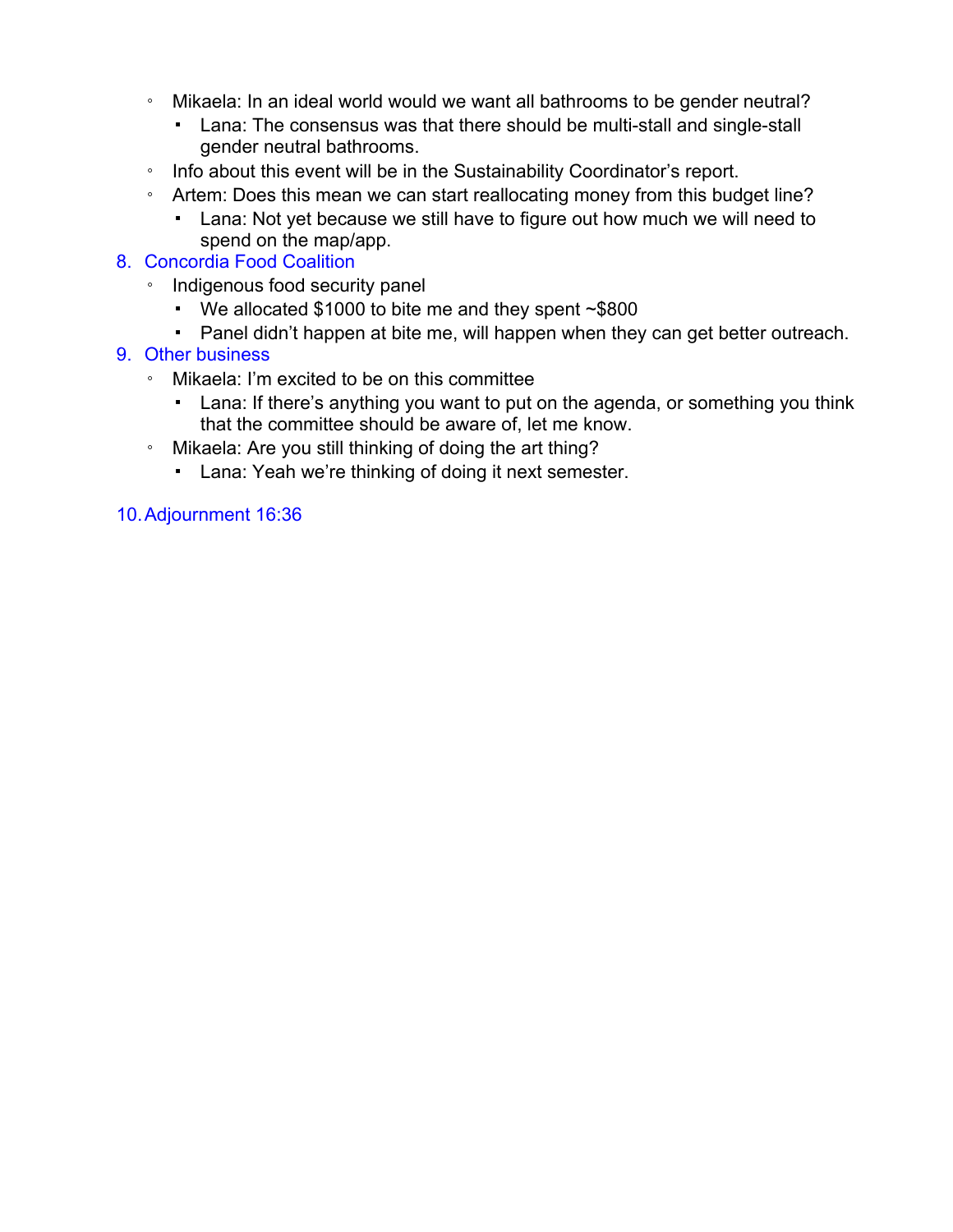#### **SPECIAL BY-LAW I (clean version)** LEVY OF STUDENT UNION FEES

The membership fees payable by members of the Concordia Student Union pursuant to Section 11.1 of its General By-Laws and the *Act respecting the Accreditation and Financing of Students' Association* (Quebec) are the following:

CSU Operating fee: \$1.97/credit CSU Advocacy Center: \$0.21/credit CSU Housing and Job Bank (HOJO): \$0.20/credit CSU Legal Information Clinic (LIC): \$0.17/credit CSU Clubs: \$0.25 per credit Student Space, Accessible Education & Legal Contingency Fund\* (SSAELC): \$1.00/ credit

#### **TOTAL\*\*: 3.80 per credit**

[\*Previously called Union Building Fund, as per Special By-law G now repealed] [\*\*All of the CSU membership fees shall be indexed to inflation in accordance with the Consumer Price Index, effective Fall 2015]

Those fees are refundable in accordance with Concordia University's Fee Payment, Refund and Withdrawal Policy in effect from time to time. This by-law replaces Special By-Law E, Special By-Law F and Special By-Law G concerning the levy of fees.

Any and all resolutions and By-Laws of the CSU (with the exception of its General By- Laws) relating to the fixing, combining and collection of the Fee Levy or any portion thereof and the allocation of such fees for various purposes are hereby repealed, and any agreements or other arrangements of any kind made in connection with the Fee Levy or any portion thereof are hereby cancelled and are replaced by the other provisions of this Special By-Law "I", provided that such repeal and cancellation shall not affect the past application thereof nor the past validity of any measures taken (including without limitation the validity of the past collection of the Fee Levy), resolutions passed, and rights, privileges or obligations created thereunder before their repeal.

Under no circumstances may any representative, member of the Executive, or member of the Council of Representatives consent to an "entente" as defined by the Règles Budgétaires and the Quebec Ministry of Education, Leisure and Sports regarding the collection of mandatory institutional fees ("frais institutionnels obligatoires") with Concordia University on behalf of the Concordia Student Union.

The sole method by which the Concordia Student Union may authorize the collection of an increase to mandatory institutional fees is through a duly convened referendum pursuant to these Bylaws and all CSU Regulations. The referendum question must clearly state that the elector is being asked to consent to an increase to a mandatory institutional fee to Concordia University beyond the normally allowed increase as defined by the Règles Budgétaires and the Quebec Ministry of Education, Leisure and Sports.

#### STUDENT SPACE, ACCESSIBLE EDUCATION, AND LEGAL CONTINGENCY FUND

The Council of Representatives of the CSU be and is authorized to incur expenses from the Student Space, Accessible Education, and Legal Contingency Fund, which includes the former Union Building Fund as per Special By-law G now repealed, with the utmost transparency and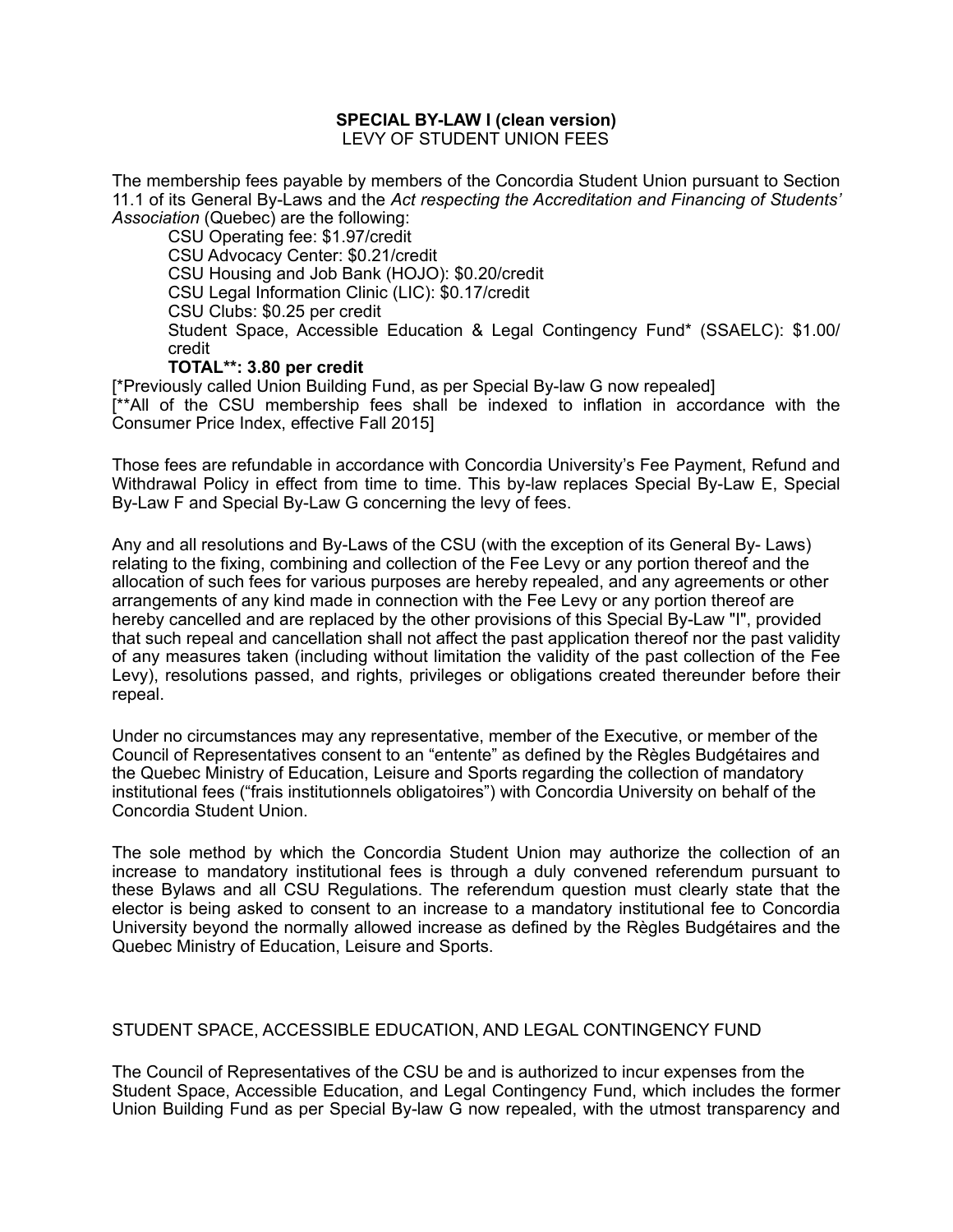diligence, and subject to the approbation of a Fund Committee as established by Special By-Law J, to:

A) carry out such studies, make such inquiries, retain such professionals, contractors and other service providers and make any decisions and enter into any transactions or agreements, and generally take any and all other actions that the Council of Representatives of the CSU considers desirable from time to time in its discretion to improve the facilities available to students for use as student spaces, including without limitation:

(i) the construction, acquisition, disposition, replacement, renovation of, and/or repairs to, such lands and buildings (or parts thereof) located at one or more sites considered suitable by the Council of Representatives of the CSU to serve as student centres;

(ii) acquiring, maintaining and/or disposing of ownership or other occupancy rights in such lands and buildings (or parts thereof) and the operation thereof, including without limitation the leasing, subleasing or use of space by persons carrying on commercial and/or noncommercial activities beneficial or useful to the students, engaging such contractors, building managers and other service providers desirable for the operation, maintenance, repair and/or renovation of such lands and buildings (or parts thereof) and including the payment of all fees and expenses associated with the foregoing (including for greater certainty any rents, taxes, management fees and other costs);

(iii) the obtaining of any financing (in capital and interest and secured or unsecured) contracted for the purposes set forth in this section, according to terms and conditions determined by the Council of Representatives of the CSU;

B) With permission of a two-thirds (2/3) majority vote of the Council of Representatives, to satisfy a judgment or to settle a legal action where the cost to the Student Union would compromise the general operations of the Union.

The annual interest accrued on the Student Space, Access to Education and Legal Contingency Fund from the previous fiscal year may be used, not subject to the approbation of the Fund Committee as established by Special By-Law J, to:

A) grant funding to initiatives or organizations aligned with the CSU Position Book, following the procedures outlined in the CSU Standing Regulations;

B) accommodate costs needed by a Concordia University undergraduate student association in case of a binding strike mandate voted by said association;

C) for the provision of additional resources and to accommodate costs needed in case of a binding strike mandate approved by the membership at a duly convened Special General Meeting.

Fifty thousand (50,000) dollars of the abovementioned annual interest shall be set aside for the purpose of Sections A) and B). In the event that the annual interest were to be lower than fifty thousand (50,000) dollars, the entirety of said annual interest shall be set aside for the purpose of Sections A) and B).This amount shall be cumulative from year to year for a maximum of seventy five thousand (75,000) dollars. In the event that Section C) is invoked, the provision of section A) and B) shall take precedence.

Any expense incurred under Section A), B) and C) shall be subject to the approval of a committee, as defined in the CSU Standing Regulations, with the following composition:

- four (4) CSU members, independently appointed by incorporated non-CSU organizations that collect fees from CSU membership and are accountable to the CSU membership.
- three (3) representatives appointed by the CSU.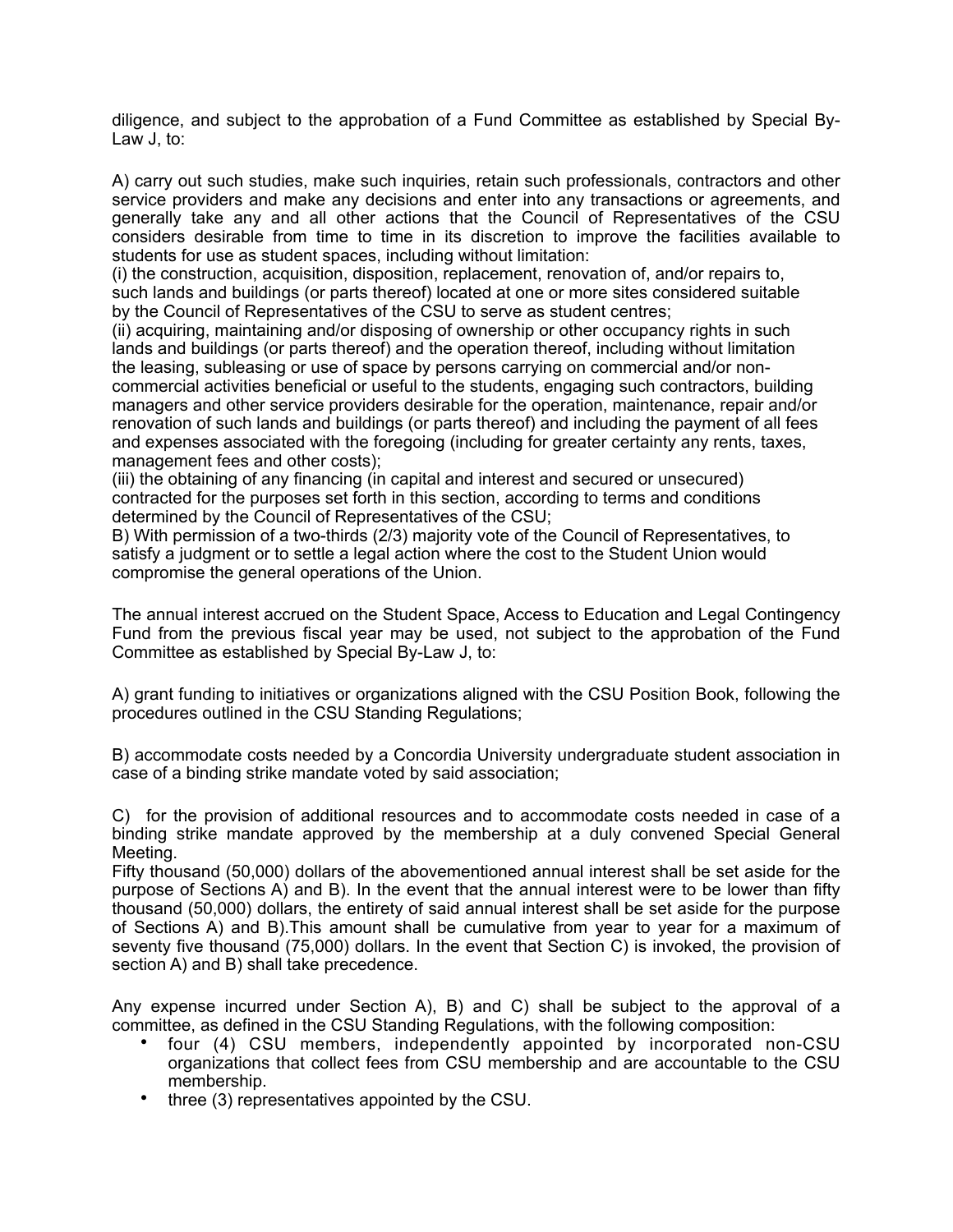Quorum for the committee shall be four (4) voting members.

The Council of Representatives of the CSU be and is hereby authorized to do all other things necessary, desirable or advisable for the carrying out of the foregoing in any manner which it may deem to be in the best interest of the CSU and of its members, subject only to the specific jurisdiction of the Fund Committee, established by Special By-Law J, to manage the capital of the Student Space, Accessible Education, and Legal Contingency Fund.